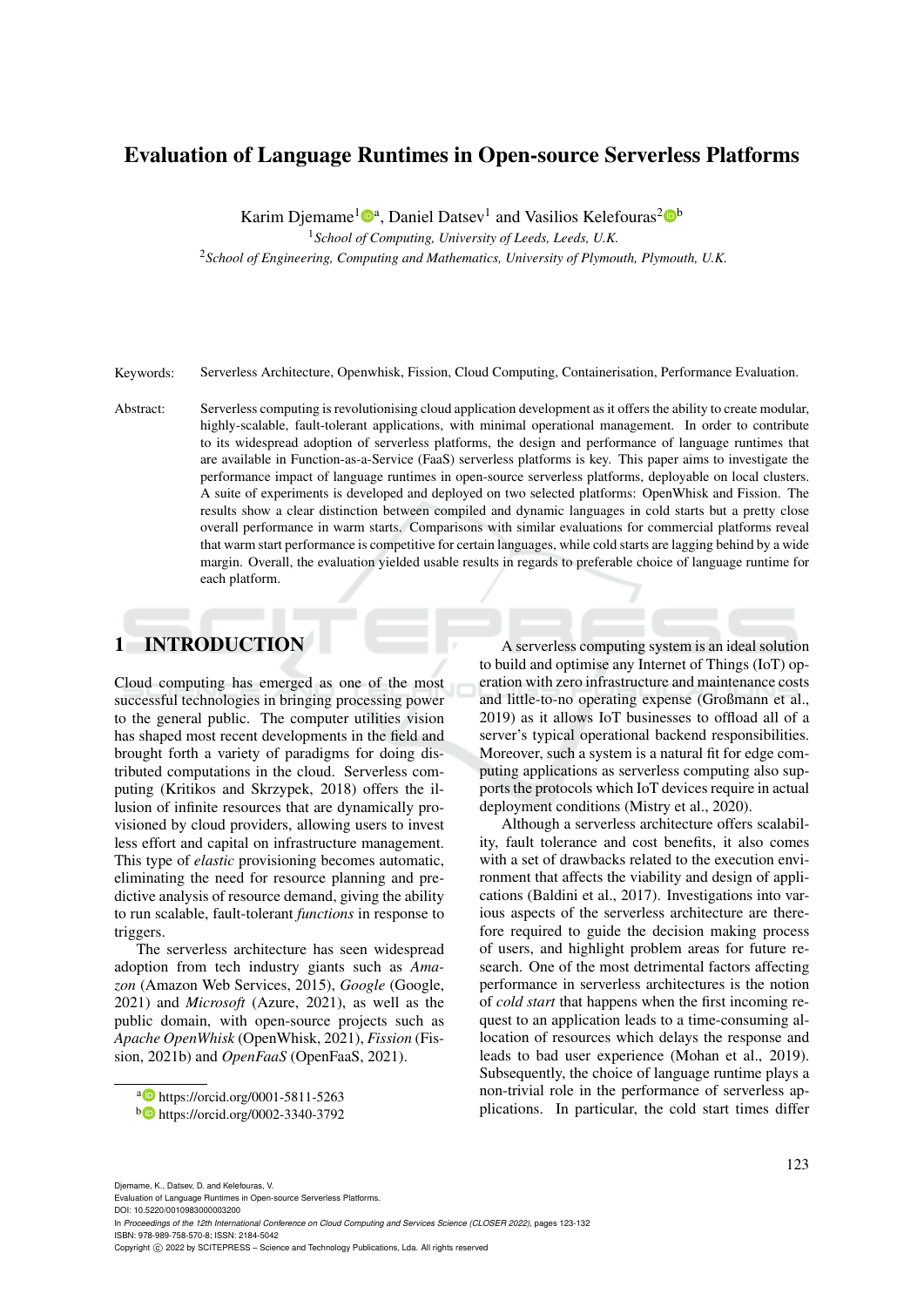significantly across different languages and platforms (Jackson and Clynch, 2018).

Investigations focus mainly on commercial platforms, while research in the open-source domain is lacking (see section 2). Entities may wish to leverage their existing infrastructure to develop services based on the serverless paradigm, while also avoiding vendor lock-in, inherent in proprietary ecosystems (Baldini et al., 2017). Their options are many but comparisons between them are few, which can lead to a trialand-error approach and an associated increase in development costs. Combined, these two factors make a great case for a performance evaluation and comparison of language runtimes in open-source serverless platforms. Even if the request overhead introduced by a particular language is minimal, it is a constant factor on each invocation and has significant cumulative impact in terms of cost, and noticeable effect on user experience for low-latency real-time applications.

The aim of this paper is to evaluate the performance impact the choice of language runtime has on function execution in local deployments of two opensource serverless frameworks, Apache OpenWhisk (OpenWhisk, 2021) and Fission (Fission, 2021b), by measuring runtime overhead through the use of empty functions. Both frameworks are chosen for their support to code serverless functions in any language, and have them run on a Kubernetes cluster (Fission) and non-Kubernetes (Openwhisk). The vision is to provide insight into the viability of each supported language in various use cases, and offer comparisons to established industry platforms by utilising published results from similar research investigations. The paper makes the following contributions:

- it proposes a cloud-based technical solution for benchmarking and analysis of two open source serverless platform using a set of test functions;
- it evaluates the language runtimes of these open source serverless platforms, demonstrating their performance in terms of effectiveness and efficiency;
- it makes recommendations on the suitability of the language runtimes, taking into consideration commercial offerings.

The paper is structured as follows: section 2 reviews the related work and looks into the technological and research landscape surrounding serverless computing and runtime evaluation. Research questions are set in section 3 as well as an outline of the experimental design that will address them. The experimental environment setup and the test functions for various serverless use cases are described in section 4. In section 5 the experiment results are presented

with a discussion on their significance and how they compare to existing research. It also reflects on the research outcomes and any limitations encountered. Section 6 concludes with a summary of the research findings and suggestions for future work.

### 2 RELATED WORK

There has been extensive research around factors affecting function execution performance (Scheuner and Leitner, 2020) as well as some evaluations of open-source serverless frameworks, including the ones investigated in this work (Djemame et al., 2020). In regards to language runtime evaluation, Jackson and Clynch (Jackson and Clynch, 2018) do a performance and cost analysis of language choice on AWS Lambda and Azure Functions. Findings are unexpected, with Python and .NET C# performing better than the other language runtimes on AWS, and contrary to conclusions by Manner (Manner et al., 2018) a just-in-time dynamic language outperforms the compiled alternatives. Additionally, C# has the worst cold start times on AWS which makes it much less lucrative due to high cost and worse user experience. Microsoft's Azure platform has a much better runtime for C# (Jackson and Clynch, 2018), performing close to six times faster than functions on AWS, and with much better cold start latency, showcasing the importance of a well-optimised runtime.

Vojta (Vojta, 2016) documents his findings on factors influencing function performance and does a comparison of three interpreted languages on AWS Lambda, noting minimal difference in warm start response times. The research however is not systematic and doesn't compare other factors such as cold starts or compiled languages. Wang et al. (Wang et al., 2018) perform a comprehensive study of resource provisioning and how it affects performance on three commercial platforms(AWS Lambda, Azure, Google Functions). Among the investigations cold/warm start latency is considered for different language runtimes with results that are in line with (Jackson and Clynch, 2018). Virtual Machine (VM) instance size and memory are identified as factors affecting the severity of the cold start problem. Cui (Sbarski et al., 2022) also ran experiments on AWS Lambda, comparing dynamic and compiled languages with findings similar to (Jackson and Clynch, 2018) and (Wang et al., 2018), as expected due to them being performed on the same platform. The cold start times of statically typed languages appear to be almost 100 times slower than dynamic, although the method of measuring cold starts appears dubious, and might be biased since the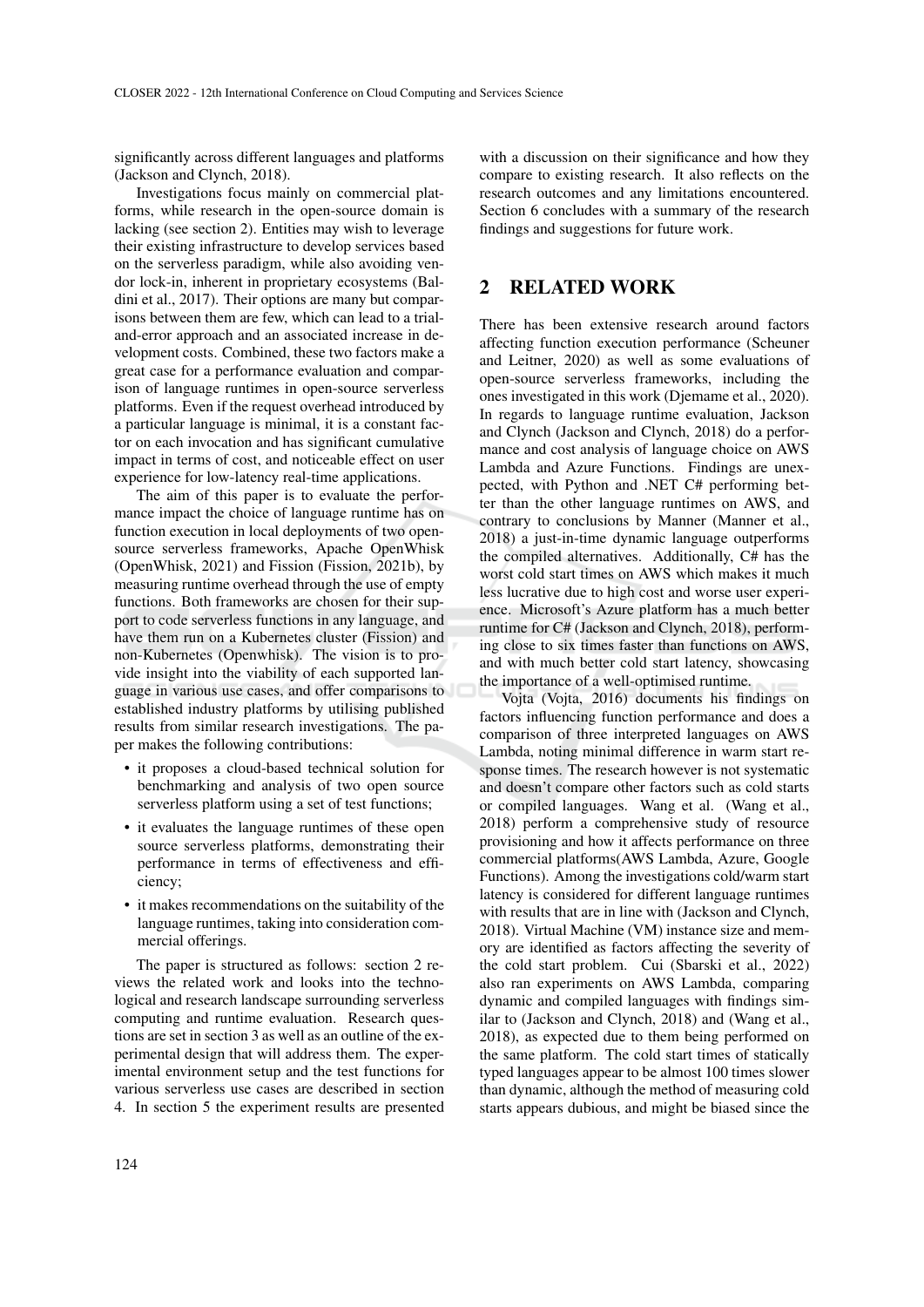cold starts are forced by redeploying the function instance, which might not simulate the usual conditions for cold start invocation, adding potential overhead. The increase in memory size of the function instance correlating linearly with a decrease in cold start times was observed. A few notes on the general literature landscape and how this research fits in:

- Platform choice is predominantly AWS and Azure, and little research on the topic was found for open-source serverless platforms. This research aims to amend that, and provide insights into runtime performance of on-premise serverless deployments.
- Measurements are obtained either through platform metrics, or client-side using a stress-testing tool. This research aims to compare the two types and explore how this difference can affect serverless applications.
- Language choice is often limited with a few main options being investigated. This leads to a skewed view of the available landscape, as less popular languages are being overlooked. This research aims to investigate all default runtimes offered by each platform, allowing for a broader insight into available options.

## 3 PROPOSED APPROACH AND RESEARCH QUESTIONS

This investigation is about performing an evaluation of open-source serverless frameworks that are to be deployed on private infrastructures, based on factual data that can be measured so a quantitative experimental methodology using direct experiments is selected. Furthermore, the research methodology ensures a unified cloud testing environment and has the ability to modify the investigated variable (language runtime), so an experimental design is feasible when it comes to accuracy of measurements.

In order to establish the relevance and usefulness of this research the following Research Questions (RQ) are formulated as an anchor for the discussions: RQ1: *What impact does choice of language have on function execution time?* Consequently, this will reveal if there exists a *preferable* choice of runtime when considering a particular platform. Additionally, a direct comparison between the platforms can indicate if there is an overall better choice for local deployments.

RQ2: *What overhead does the API mechanism incur?* This is an extension to the previous question and aims to investigate if the built-in web request mechanism

for each platform has a detrimental impact on function execution. Furthermore, this will reveal if language choice has any effect on the overhead by comparing with platform results from RQ1.

RQ3: *Are results competitive with commercial platforms?* A comparison with published results can uncover trends and show if a locally-deployed opensource platform can compete with existing commercial alternatives.

For presenting the results, the *median* method is chosen, and in particular the boxplot representation to summarise the findings for each platform. This gives a compact way to present all platform language results, without sacrificing information. The *mean* is also used when comparing with published research as this is the method most often seen in literature. As for the automation and evaluation tooling, the deployment procedure for Openwhisk and Fission platforms does not require extensive configuration and can be done manually and easily verified. For metric collection and visualisation a single execution variable, function execution time, is tracked.

### 4 EXPERIMENT DESIGN

Empty Functions. In order to measure the impact of a language runtime on function execution, any additional execution overhead needs to be eliminated. Since the runtime overhead cannot be obtained directly, the function execution of *completely empty* functions is measured. Since no time is spent within the function itself, by measuring the execution time this implicitly provides the runtime overhead.

Languages. The language runtimes to be tested have been chosen based on language popularity and availability on each platform. An effort has been made to test all available ones, but a few have been excluded, in particular *Custom runtimes* for OpenWhisk and Fission. Both platforms support the use of custom containers, allowing the use of any language, custom executables and scripts. This is however outside of the scope of this paper as the interest is in measuring the overhead of the optimised runtime containers offered by the default installations. Table 1 summarises the final candidates. There is significant language overlap, which helps with comparisons across platforms. It should however be noted that in most cases language versions differ – the latest available ones were selected for each platform.

Cold Start. Cold start of function containers is a major performance bottleneck and a by-product of the nature of serverless platforms that need to conserve resources while offering seemingly infi-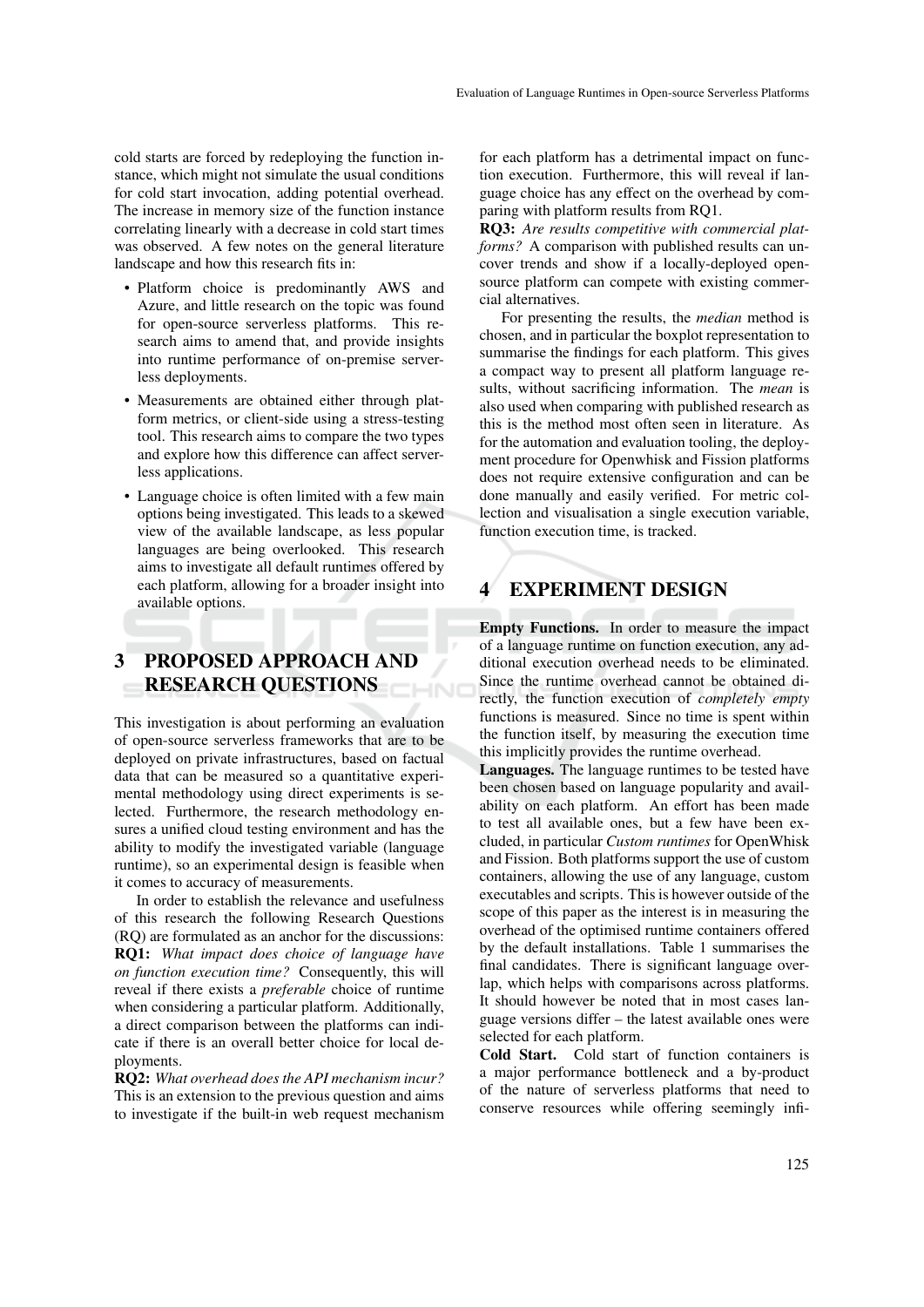Table 1: Supported versions of chosen language runtimes.

| <b>OpenWhisk</b> | <b>Fission</b> |
|------------------|----------------|
| Python 3         | Python 3       |
| Go 1.11          | Go $1.9$       |
| Java 8           | Java 8         |
| NodeJS 12        | Node IS 8      |
| <b>NET 2.2</b>   | <b>NET 2.0</b> |
| <b>PHP 7.4</b>   | <b>PHP 7.3</b> |
| Ruby 2.5         | Ruby 2.6       |
| <b>Rust 1.34</b> | Perl 5.32      |
| Swift 4.2        |                |

nite auto-scaling capabilities to users (Baldini et al., 2017)(Lloyd et al., 2018). Functions are being executed in containers that are instantiated on demand, and depending on continued use of the function, are shut down to free resources for other tasks. The startup time of containers is therefore important to measure in order to establish the overhead incurred. Furthermore, choice of runtime has been shown to significantly affect container startup time (Jackson and Clynch, 2018). The cold start tests are based on the work in (Jackson and Clynch, 2018). First, the cold start timeout has to be identified for each platform. An *exponential backoff* strategy was used to find the time needed to wait between function invocations to ensure a new container is instantiated. For OpenWhisk this was found to be 10 minutes, while the default Fission installation appears to keep containers warm for 3 minutes.

A test suite was developed to measure the cold start times for each language runtime. A total of 144 cold start invocations on empty functions were performed per language, per framework. Invocations are 10 minutes apart, running for a total of 24 hours per language. This is done to ensure accurate measurements of the average latency, regardless of fluctuations that might depend on time of day or current load of the host machine. The measurement is the execution latency as logged internally by each platform, ensuring unbiased results.

Warm Start. *Warm* starts occur when a previously instantiated container is reused for a function execution. In practice this leads to much faster execution times, since the expensive container bootup process has already been performed. Warm starts are preferred by serverless users since they offer the best possible performance and there are many examples of strategies for "pre-warming" containers in anticipation of traffic (Silva et al., 2020). They are also the most accurate representation of runtime overhead for the average case of functions that are invoked often, such as in a Web application that has multiple concurrent users at any point in time.

A test suite was designed to ensure that each invocation would lead to container reuse, while also ensuring accuracy by taking multiple measurements throughout the day. A set of 3 test runs were performed for each language, each consisting of 120 invocations on empty functions, 1 minute apart. There is a wait period of 2 hours between each run. Overall the entire test includes 360 invocations that cover 12 hours in sets of 2 with 2 hours in between. The design was also inspired by (Jackson and Clynch, 2018), where a similar approach was used. Again, the spread of the test runs was done to ensure results unbiased by external factors.

API Access. As serverless platforms use an eventdriven model of operation one very popular application for FaaS is an API server, built as a set of functions that take the role of endpoint request handlers. Both OpenWhisk and Fission provide a built-in mechanism for making it easier to access functions via Web requests. OpenWhisk uses *Web actions* that can be triggered via an *API* (OpenWhisk, 2021), while Fission introduces the concept of *HTTP triggers* (Fission, 2021b).

The previous two experiments focused on raw function execution time as measured internally by each platform. This eliminated any hidden API latency that might distort the results, and addressed RQ1. It is also worth investigating the overhead incurred by the API layer offered by the platforms, as well as identify any potential correlation with the choice of language runtime. This experiment addresses RQ2.

In order to measure API access latency and compare with existing results the experiments were designed as identical to the cold and warm start scenarios described in the previous sections. In particular, the 144 cold start and 360 warm start invocations were repeated with the same timings; the only difference being that instead of triggering the functions internally, using the provided command line tools and obtaining the logged metrics directly from the platform logs, each empty function will be tied to an API trigger and called via an HTTP request. The execution latency will then be measured externally by a specialised API load testing tool.

Hypotheses. Throughout the experimental design the following hypotheses were formulated based on observation of similar research:

• *Hypothesis 1: Compiled languages will perform worse than dynamic languages in cold start scenarios*. This is based on overwhelming evidence in literature where on commercial platforms compiled languages like Java or .NET take longer to initialise the environment container (Wang et al.,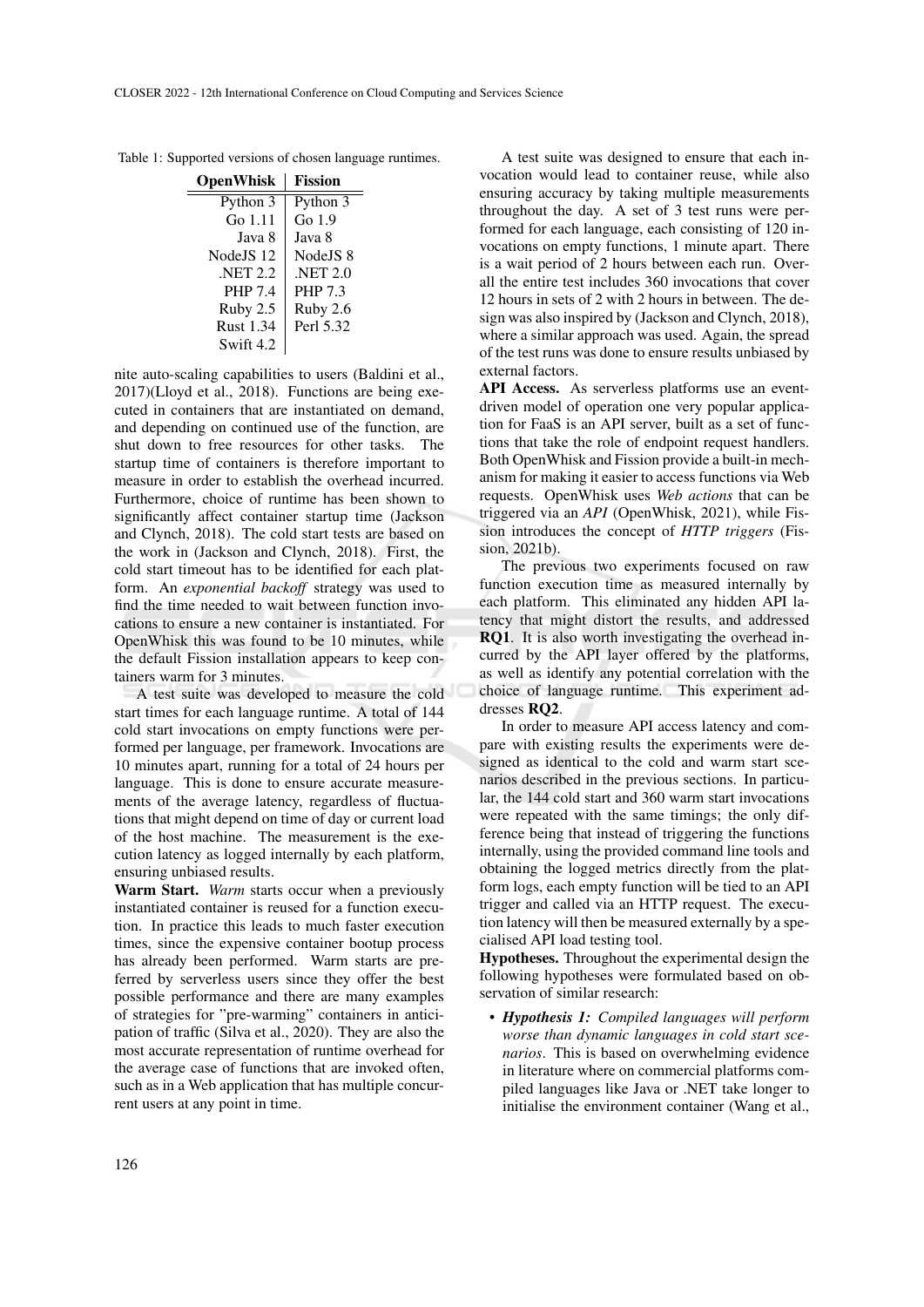2018). A few outliers have been identified, most notably Go (Jackson and Clynch, 2018).

- *Hypothesis 2: Warm start results will be close together, regardless of language.* Similarly to *H1*, this was formulated based on observed trends in literature (Jackson and Clynch, 2018),(Vojta, 2016), so another hypothesis is that something similar will be observed.
- *Hypothesis 3: API overhead will be minimal and constant across all languages.* This one is more of a conjecture, as there is no significant research being done in this area, however, the overhead should be minimal otherwise it would be impractical for actual applications.

Cloud Testbed In order to provision the physical and virtual resources required to ensure their proper operation, the experimentation was performed on a Cloud testbed available at the University of Leeds comprising a 14 node cluster. It uses OpenNebula 4.10.2 (OpenNebula, 2021) as a virtual infrastructure manager to offer virtual resources, including VMs and storage volumes. The typical node that was considered for measurement is a Dell PowerEdge R430 Server commodity server with two 2.4GHz Intel Xeon E5-2630 v3 CPUs with 128GB of RAM, a 120GB SSD hard disk and an iDRAC Port Card.

### 5 PERFORMANCE EVALUATION

#### 5.1 Openwhisk and Fission

A summary of the experiment results for Fission is shown in Figure 1. For warm starts a relatively stable performance is observed across languages with average execution time in the 20-60ms range. Of note is that compiled languages are not necessarily slower than dynamic in warm start scenarios - Golang is the best performer, with .NET a close second. Java is performing the worst and also has the most fluctuation in the results. Request times are slightly higher, as expected, but overall follow the same trend as raw execution times, with a few minor exceptions which will looked at more closely later in this section.

For cold starts some patterns are observed:

- Compiled languages (.NET C#, Golang, Java) are slower than their dynamic counterparts across the board. In particular, .NET performs very poorly with average cold start execution time over 4 seconds. This is in stark contrast with the warm start tests, where .NET was one of the top performers.
- .NET has the only inconsistency in the entire dataset when it comes to raw vs request execu-

tion times. Usually request times are slower but in this case .NET displays the opposite. Furthermore, it appears that Fission's API mechanism adds very little overhead, so the reversed behavior is attributed to statistical fluctuation.

• Overall cold start performance is fast, with most languages staying under 500ms execution time. This is attributed to the executor type used for instantiating environment containers – PoolManager, the strategy to keep a small pool of warm generic containers that can quickly be specialised for the particular runtime requested. Having such pool in place, the overhead is expected to be less prominent than in a full initialisation.



Figure 1: Summary results for Fission, both raw and request executions, presented with boxplots using Q3-Q1 interquartile range (IQR).

Overall, all Fission runtimes appear consistent in warm start scenarios. For cold starts, .NET and to a lesser extent Java are not recommended. Golang is the best performing compiled language, while Python is the winner in terms of overall performance. API mechanism appears very lightweight, adding minimal overhead.

Figure 2 contains the same summary for the Open-Whisk experiments. Warm starts show a similar consistency as in Fission, except for Ruby, which has surprisingly slow execution time averaging over 500ms. When compared to Fission for the same language the results are not repeated, which points to some sort of inefficiency in the implementation of the Ruby runtime for OpenWhisk. Again, compiled languages are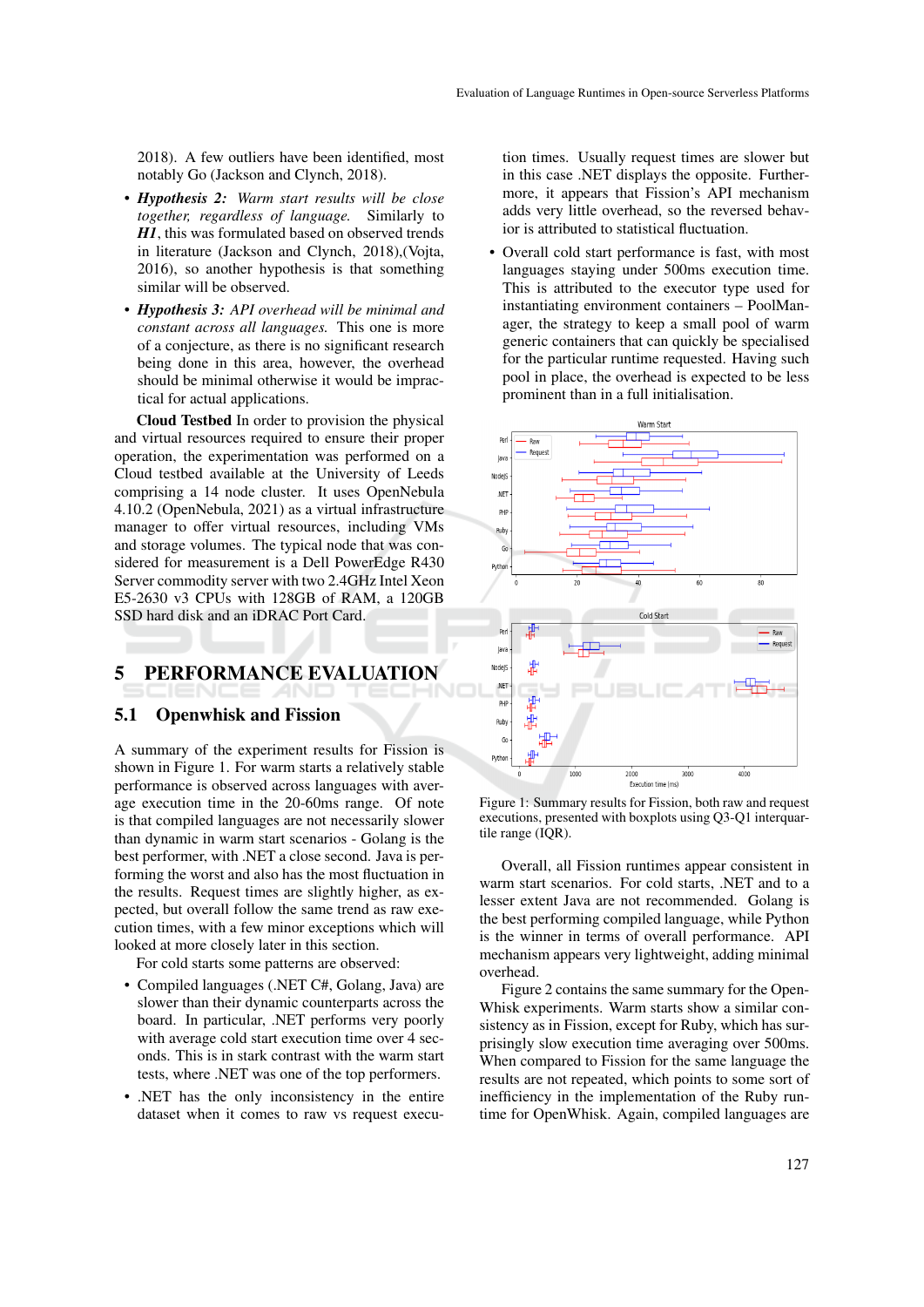seen performing slightly better overall for warm starts with Rust, Swift, .NET and Golang tied for first place with PHP being the only dynamic language to achieve similar performance. Raw requests are also very consistent as seen from the low variance. Finally, the considerable overhead that the API mechanism incurs is observed, compared to Fission.



Figure 2: Summary results for OpenWhisk, both raw and request executions, presented with boxplots using Q3-Q1 IQR.

For cold starts, Rust and Swift are the slowest languages, averaging around 3 seconds cold start for raw requests. However, Ruby is the next slowest, which can be linked to the bad performance observed during warm starts, further solidifying the issue with that particular runtime. Java however performs on par with dynamic languages such as PHP and NodeJS. Overall, Python and NodeJS are the clear winners in terms of cold start performance, averaging around 100ms overhead. The disparity between raw and request execution times is even bigger and more pronounced.

Figure 3 compares the raw and request execution times for Fission, in order to showcase the differences observed between the two modes of operation. Cold and warm starts present similar results, with request times being slightly above their raw counterparts, which at first glance points at minimal overhead in Fission's API mechanism. However, there is an inconsistency in the cold start performance of .NET, with raw execution being around 120ms slower on average than requests. This is not a significant difference however as the overall execution time is around 4



Figure 3: Raw/request difference in average execution times for Fission. Number above each pair is (Request time - Raw time) in milliseconds.



Figure 4: Raw/request difference in average execution times for OpenWhisk.

seconds for that particular case and is attributed to statistical fluctuation. For warm starts Python and Perl times are extremely close, with a sub millisecond average difference between the two modes, further reinforcing the view that times being measured are very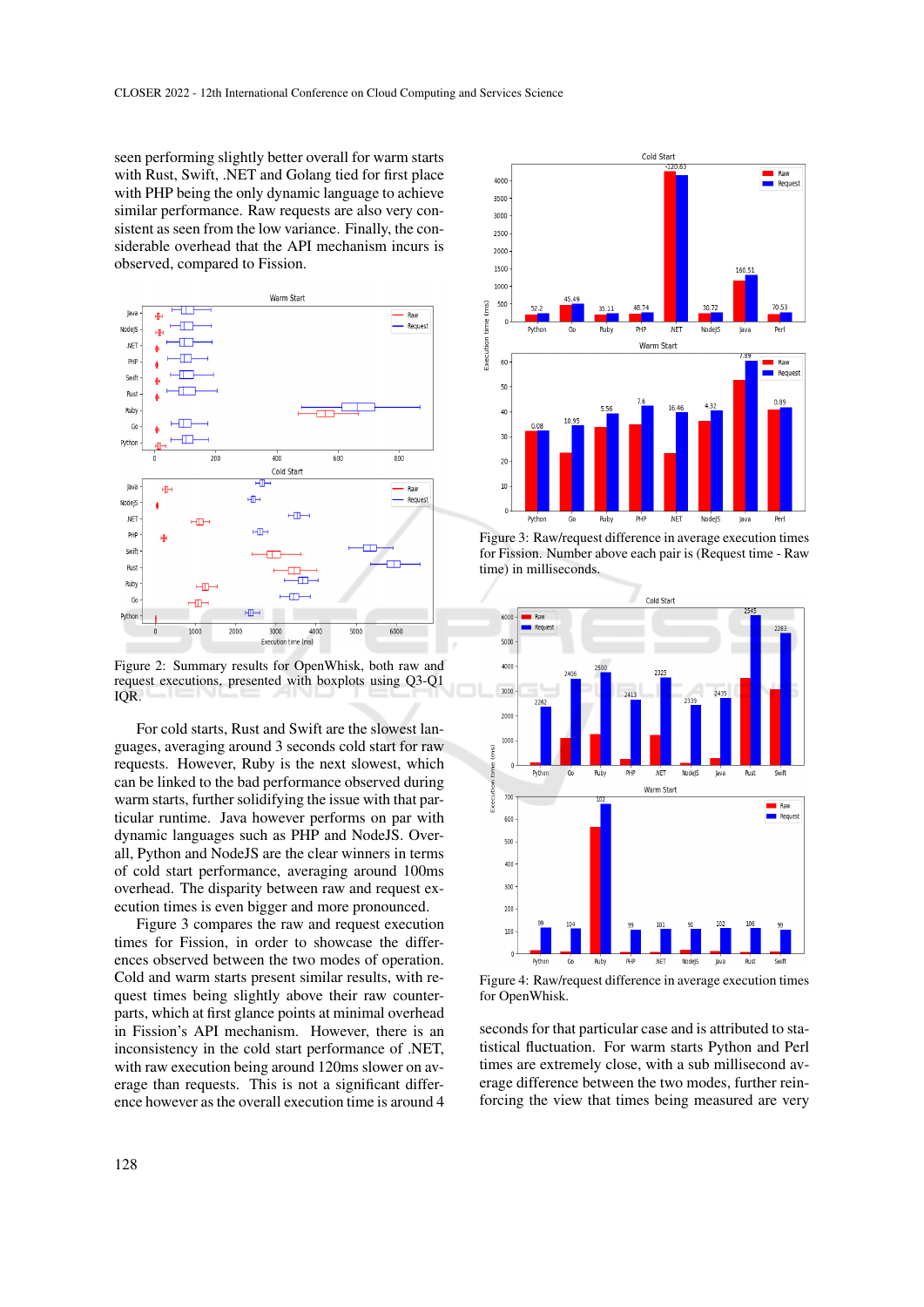close together and a small anomaly in any one direction is attributed to statistical error.

The results for Fission can be interpreted as an insight into the logging mechanisms that are used to implicitly obtain the raw measurements. The metrics obtained through Prometheus (Fission, 2021a) are leveraged, which in turn uses data logged internally by Fission into an InfluxDB time-series database. Furthermore, runtime environments in Fission always come with an HTTP server for receiving function execution requests. It is therefore reasonable to assume that the execution times logged in the database are retrieved from the web server request logs residing in each function pod and include the roundtrip time from the runtime container to the web server. Furthermore, when using HTTP triggers to test the API functionality, the router component which directly communicates to the function pods is exposed; a lot of overhead is skipped by bypassing the controller. This explains the closeness of the results of the two modes of operation, as in the case of API requests. The extra time it takes for the router to route the request to the function pod is simply measured, which could be minimal, especially in the warm start scenarios where the function pod addresses are already in the router cache.

Overall, due to the closeness of the results and inconsistencies that do not present any clear pattern, it is concluded that Fission raw results do not measure purely the function execution time and cannot therefore comment on the API overhead incurred by the HTTP triggers. The two modes of operation have similar performance and make general comparisons between languages.

OpenWhisk is a different story and Fig. 4 plots the same data as in the Fission case. The request times are always slower, and by a relatively consistent amount of 100ms for warm starts and 2300-2500ms for cold starts. This is an unexpected slowdown, especially for cold starts, since it imposes a significant overhead to an otherwise competitive raw performance, and points to an inefficiency in the request routing.

One reason for this disparity is the fact that API access in OpenWhisk is facilitated the same way as any other request, through its top level HTTP web server. Therefore, it needs to go through more system layers to reach the invoker and function containers. Additionally, unlike in Fission, OpenWhisk's architecture is built around asynchronous invocation and has a Kafka message queue at the core of its system where function invocation messages are sent and await to be picked up by an appropriate invoker. This asynchronous design has some inherent delay whenever synchronously block waiting for the result is tried.

Overall, API access in OpenWhisk has a clear and consistent overhead across all languages and test scenarios, and is much more pronounced in cold start scenarios.



Figure 5: Average raw execution times for common languages.



Figure 6: Average request time for common languages.

Figure 5 does a platform comparison for the raw execution scenarios of common languages between OpenWhisk and Fission. With the exception of the outlier Ruby, Golang and PHP are the only languages that perform better for Fission in cold start scenar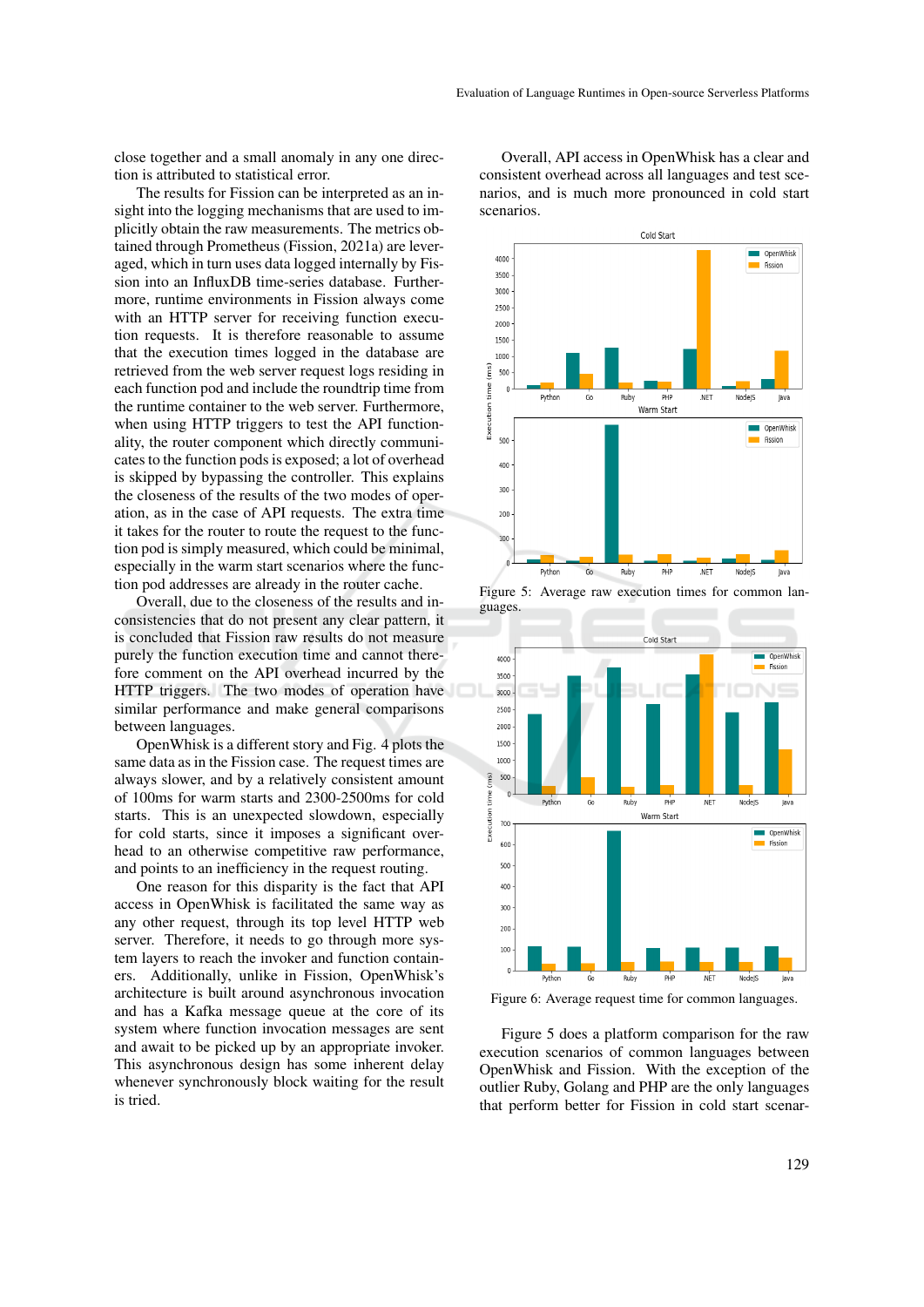ios. The divide is most prominent for .NET with a 3 second difference. For warm starts, OpenWhisk is the clear winner (except for Ruby), but as observed previously, the comparison between the two frameworks is not entirely fair in the raw experiments, so any definitive conclusions cannot be made, especially since warm start performance is so close.

API requests are measured using the same tool so the results in figure 6 can be compared more confidently. OpenWhisk's API overhead is clearly showing in all cases, with the only exception being .NET in cold starts, further showcasing the runtime's bad performance on Fission.

#### 5.2 Comparison with AWS Lambda

In order to address RQ3, a comparison with published research on commercial platforms is performed to establish any discrepancies. In particular, Jackson and Clynch (Jackson and Clynch, 2018) run benchmarks considering empty functions on AWS and Azure for .NET 2, Go, Python, Java and NodeJS, with complete overlap on the languages that are tested in this paper. For the purpose of the comparison only raw execution times are considered, since those are the results presented in the relevant literature. Another important point to consider is that AWS Lambda uses Firecracker micro-VMs (Firecracker, 2021) which provide enhanced security and workload isolation over traditional VMs, while enabling the speed and resource efficiency of containers.



Figure 7: Comparison of common languages with (Jackson and Clynch, 2018).

In particular, focusing on the AWS results, warm starts have a consistently low runtime overhead, with Go being the slowest at 19ms average time, while Python and .NET performing the best with around 6ms. OpenWhisk's fastest times are mainly all compiled languages at 8ms while the dynamic languages go up to 17ms, except Ruby, which for the purpose of the comparisons will be excluded as an extreme outlier. Similarly for Fission, Python, Go and .NET are the top performers, contradicting the bad performance of Go on AWS. However the overall warm start times in Fission are much slower than the ones presented by Jackson and Clynch, with the fastest averaging 23ms. For cold starts in (Jackson and Clynch, 2018) Java and .NET are the slowest with a significant margin. Go appears as an outlier as it performs better in cold starts than in warm starts at about 9ms, while Python is the clear winner at just below 3ms. OpenWhisk results show a clear distinction between compiled and dynamic languages; Java is the only one that is considered an outlier with an average execution time of 289ms. The faster language is NodeJS with 82ms, while the slowest ones (Swift and Rust) are much slower by about 500-1000ms than the worst performer on AWS, .NET. Fission also has a clear distinction between the slower compiled languages, with the fastest being Go, however still not performing as well as in AWS, and furthermore the cold start times for Fission are a bit higher than OpenWhisk on average.

The results are summarised in Figure 7. General observations include : 1) OpenWhisk's warm start performance on compiled languages rivals those on AWS, while Fission exhibits some delays, especially for Java, NodeJS and Python; 2) the unexpected cold start performance of Go on AWS was not replicated in the experiments, although Go was amongst the top 2 compiled languages on both platforms; 3) Fission has a generally larger overhead, although this is attributed to the uncertain nature of the logging records for the raw measurements; 4) Cold start performance of dynamic languages on AWS could not be matched, and 5) With the exception of Go, the general trend of compiled languages performing worse in cold starts matches the observations.

Note that the investigation of AWS cold start runtime performance in (Sbarski et al., 2022) reports .NET and Java with the worst cold start performance while NodeJS and Python with the best results, Python displaying sub-millisecond cold start average for most memory sizes.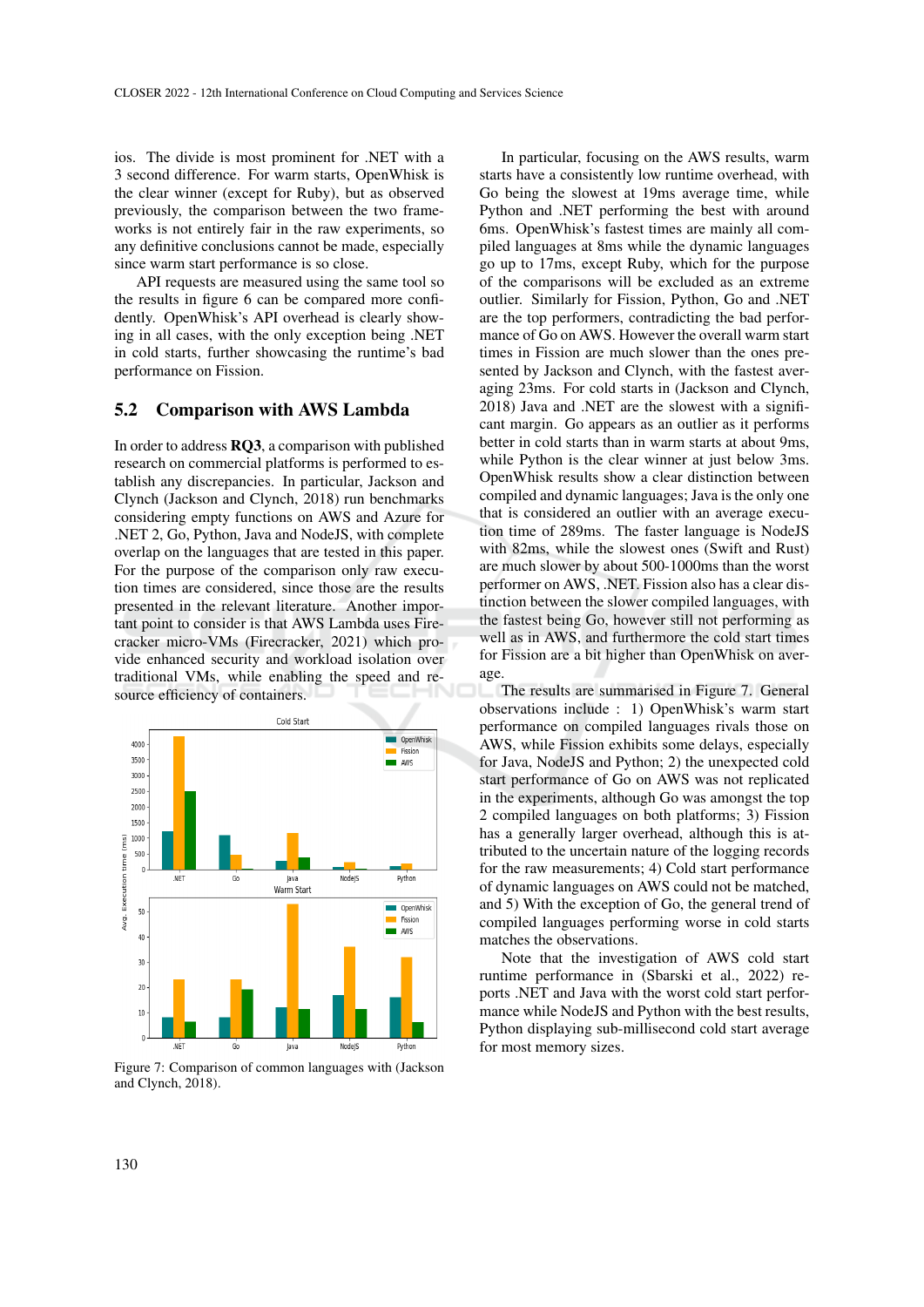#### 5.3 Evaluation of Research Hypotheses

The hypotheses formulated in section 4 are evaluated in light of the research findings.

*Hypothesis 1: Compiled languages will perform worse than dynamic languages in cold start scenarios*. For the most part this turned out to be correct. A few compiled languages came close to overturning this hypothesis, namely Go for Fission and Java for OpenWhisk. However, with the exception of Ruby on OpenWhisk, no compiled language had a better average performance than a dynamic one in cold start scenarios.

*Hypothesis 2: Warm start results will be close together, regardless of language*: This also turned out to be correct, with most languages averaging similar performance. Compiled languages on OpenWhisk had a particularly good showing in this regard, while on Fission Java and Perl were lagging a bit behind. However the differences were not significant enough to warrant a closer investigation. Ruby on OpenWhisk was once again excluded from this comparison since it appears to be an extreme outlier.

*Hypothesis 3: API overhead will be minimal and constant across all languages*. This hypothesis was the only one not informed directly by the literature and it turned out to be incorrect for OpenWhisk. The overhead imposed by the API mechanism was extremely large at 100ms for warm and 2.5s for cold starts. However it did not appear to be affected by a particular language as it was constant throughout. Fission results were closer to expectations but the analysis showed that the raw measurements might include hidden overhead which prevents from performing a comparison.

#### 5.4 Review of Research Questions

The performance results mostly follow the research performed in (Jackson and Clynch, 2018),(Sbarski et al., 2022),(Wang et al., 2018). The few differences that were identified were mostly related to the superior performance of AWS, which was expected. The research questions posed in section 3 are reviewed in order to evaluate to what degree they were answered. RQ1: *What impact does choice of language have on function execution time?* The choice of language has a significant impact, depending on the use case and platform. OpenWhisk has the overall best performance when measuring raw execution. Ruby is a problematic runtime for that platform and should be avoided. Otherwise all languages perform about the same in warm starts. For cold starts the choice is much more meaningful; languages like Rust or

Swift incur a much bigger overhead over choices like Python or NodeJS. As a general rule of thumb, compiled languages are slower although to differing degrees. Fission has the same consistent performance in warm starts across all available runtimes, with Java being a little bit on the slower side. Cold starts follow the same trend of compiled versus dynamic, but with less variability than in OpenWhisk - .NET is the slowest by a large margin, followed by Java, while Go is almost on par with the dynamic languages.

RQ2: *What overhead does the API mechanism incur?* This was answered for OpenWhisk, and the results were useful for comparing the two platforms. Open-Whisk has a prohibitively large overhead when the function is invoked through a web action; it is somewhat acceptable for warm starts but cold starts add a pretty noticeable delay which can definitely impact the performance of real-time applications. Fission's API overhead could not be established due to the nature of the logging facilities and concerns about the validity of the raw measurements. However, the overall performance is superior to OpenWhisk by a large margin for all but one language – .NET. Additionally, based on these findings it is concluded that any overhead present does not appear to be correlated with the choice of runtime.

RQ3: *Are results competitive with commercial platforms?* Considering raw execution times, the opensource platforms investigated are not at the same level but still have a decent performance and can definitely be optimised further. OpenWhisk has very competitive warm start execution times, especially for compiled languages, surpassing some of the results seen in literature for languages like Java or Go. Cold starts are also faster for certain compiled languages but the best performers on AWS are ahead by a significant margin. Fission is generally slower in warm and cold starts than OpenWhisk with the exception of a couple languages like Go and Ruby. It is still far behind the top performers on AWS and Azure.

### 6 CONCLUSION

This paper investigated the impact the choice of language runtime has on function performance in local deployments of Apache OpenWhisk and Fission. Overall, compiled languages perform better in warm starts and worse in cold starts, but the difference in the latter is significant, making dynamic languages the overall better choice – Python being the best common denominator. When using the recommended languages OpenWhisk performs better than Fission in raw measurements, while Fission is the superior